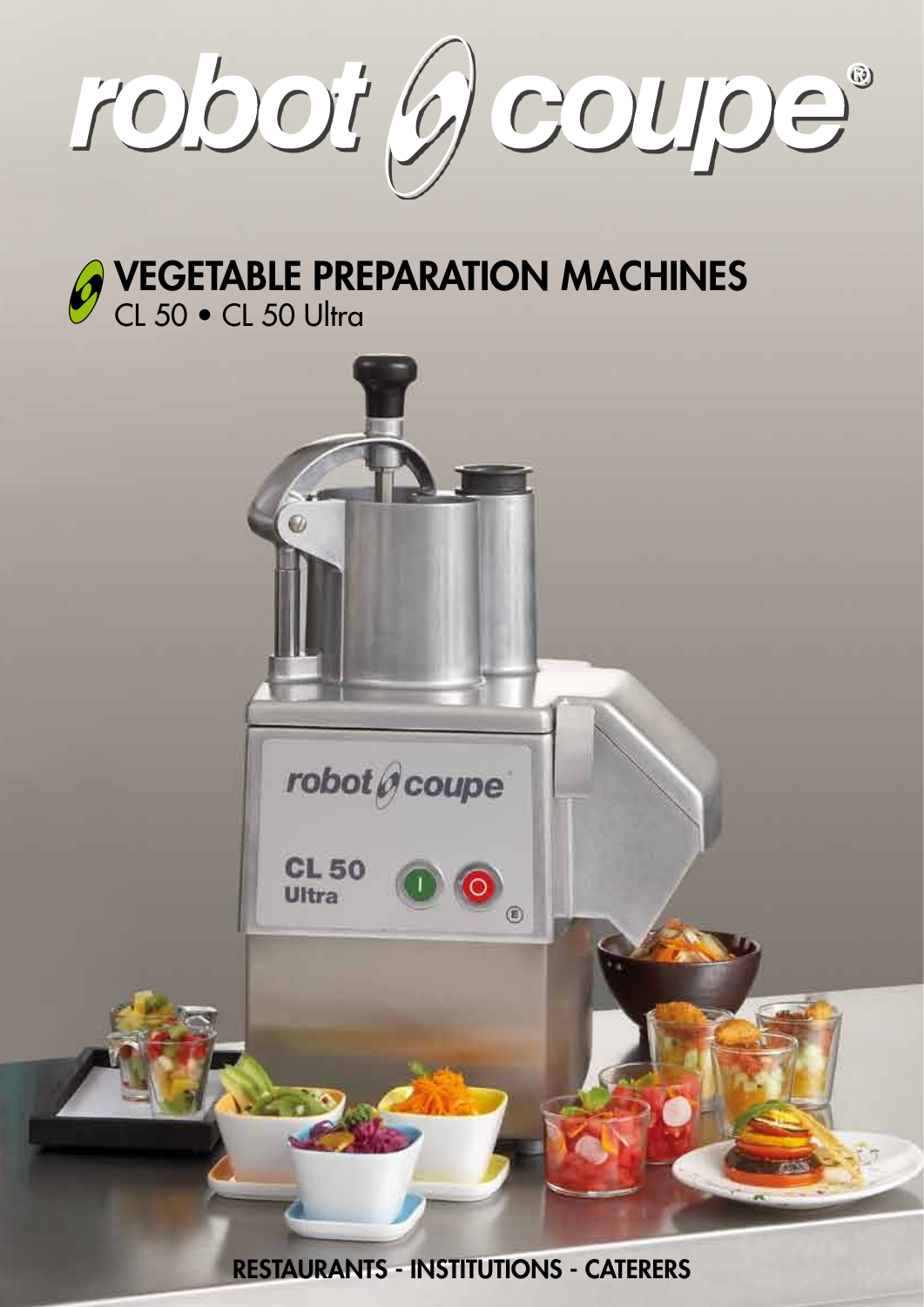# CL 50 / CL 50 Ultra

Rugged, efficient, easy to clean and offering the widest variety of cuts, these models are in a league of their own and will meet your precise daily needs both easily and effectively.

# Potato Ricer Attachment

The CL 50 E and CL 50 Ultra E can all be equipped with a ricer attachment as an option. An easy solution for making large amounts of topquality, flavoursome mashed potato.

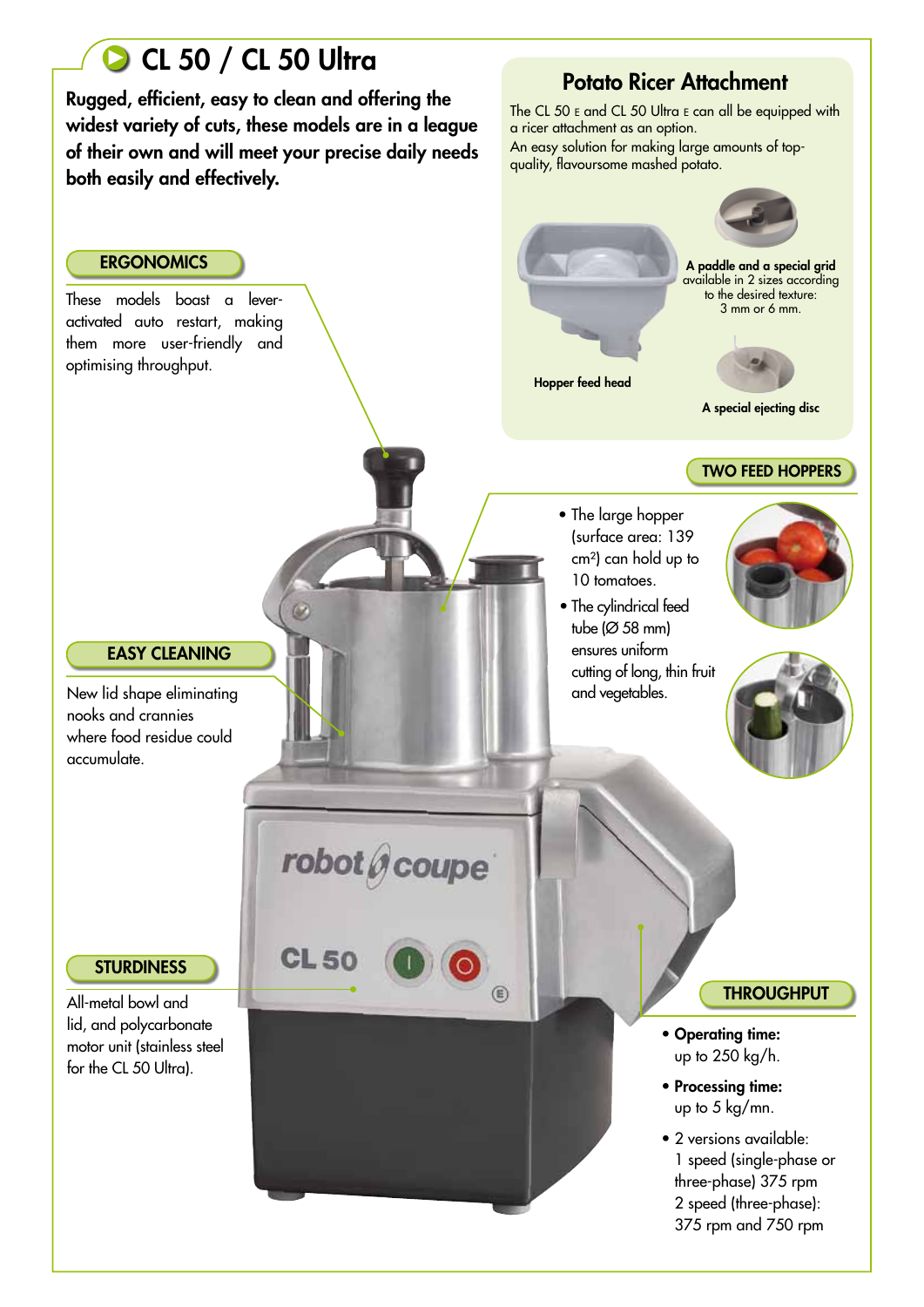

## Exceptional cutting quality:

The CL 50 offers you a wide choice of cuts, even for delicate vegetables, delivering impeccably sliced mushrooms and perfectly formed tomato cubes.

10 Dicing cuts **& 3 French Fries** cuts available

Slicers and Ripple-cut French fries THE WIDEST VARIETY OF CUTS 0.6 mm 14 mm  $1.5 \text{ mm}$  9 mm  $1 \times 8$  mm 5x5x5 mm 50x70x25 mm 8x8 mm 10x16 mm 10 discs ref. 8 x 8 mm 28134 10 x 10 mm 28135<br>10 x 16 mm 28158  $10 \times 16$  mm 12 discs 9 sets 3 sets 16 discs ref.<br>28172  $1 \times 8$  mm 1 x 26 mm onion/cabbage 28153  $2 \times 2$  mm (celeriac) 28051<br>2.5 x 2.5 mm 28195  $2.5 \times 2.5$  mm  $2 \times 4$  mm (strips) 27072<br> $2 \times 6$  mm (strips) 27066  $2 \times 6$  mm (strips) ref. 2 x 8 mm (strips) 27067<br>2 x 10 mm 28173  $2 \times 10$  mm 3 x 3 mm 28101 4 x 4 mm 28052  $6 \times 6$  mm 28053<br> $8 \times 8$  mm 28054  $8 \times 8$  mm ref. 1.5 mm 28056 2 mm 28057 3 mm 28058 4 mm 28073<br>5 mm 28059 28059 ref. 7 mm 28016 9 mm 28060<br>Parmesan 28061 Parmesan Radish 28055<br>Rösti 27164 27164 **ref.**<br>28110  $5 \times 5 \times 5$  mm  $8 \times 8 \times 8$  mm 28111<br> $10 \times 10 \times 10$  mm 28112  $10 \times 10 \times 10$  mm 14 x 14 x 5 mm 28181<br>14 x 14 x 10 mm 28179  $14 \times 14 \times 10$  mm **ref.**<br>28113  $14 \times 14 \times 14$  mm  $20 \times 20 \times 20$  mm  $28114$ <br> $25 \times 25 \times 25$  mm  $28115$  $25 \times 25 \times 25$  mm 50 x 70 x 25 mm 28180 **Grater** Julienne, Tagliatelles **Dicing ref.**<br>28166 0.6 mm<br>0.8 mm 28069  $0.8$  mm 1 mm 28062<br>2 mm 28063 28063 3 mm 28064 4 mm 28004 5 mm 28065 6 mm 28196 **ref.**<br>28066 8 mm<br>10 mm 28067 10 mm<br>14 mm 28068<br>27 06 8 Ripple-cut 2 mm Ripple-cut 3 mm<br>Ripple-cut 5 mm 27070 Ripple-cut 5 mm Cooked potatoes 4 mm 27244 Cooked potatoes 6 mm 27245